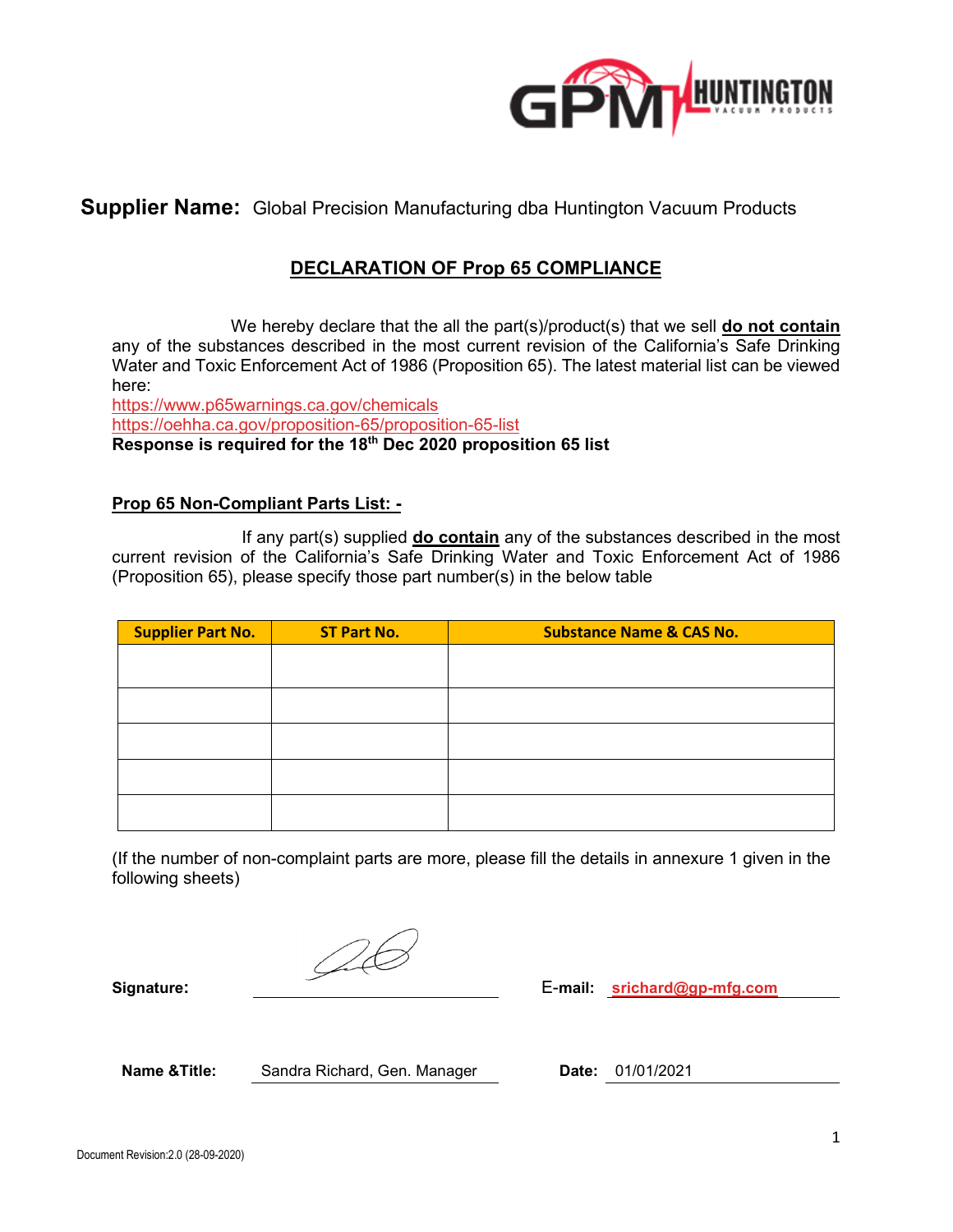## **ANNEXURE 1**

## **Prop 65 Non-Compliant Parts List: -**

| <b>Supplier Part No.</b> | <b>ST Part No.</b> | <b>Substance Name &amp; CAS No.</b> |
|--------------------------|--------------------|-------------------------------------|
|                          |                    |                                     |
|                          |                    |                                     |
|                          |                    |                                     |
|                          |                    |                                     |
|                          |                    |                                     |
|                          |                    |                                     |
|                          |                    |                                     |
|                          |                    |                                     |
|                          |                    |                                     |
|                          |                    |                                     |
|                          |                    |                                     |
|                          |                    |                                     |
|                          |                    |                                     |
|                          |                    |                                     |
|                          |                    |                                     |
|                          |                    |                                     |
|                          |                    |                                     |
|                          |                    |                                     |
|                          |                    |                                     |
|                          |                    |                                     |
|                          |                    |                                     |
|                          |                    |                                     |
|                          |                    |                                     |
|                          |                    |                                     |
|                          |                    |                                     |
|                          |                    |                                     |
|                          |                    |                                     |